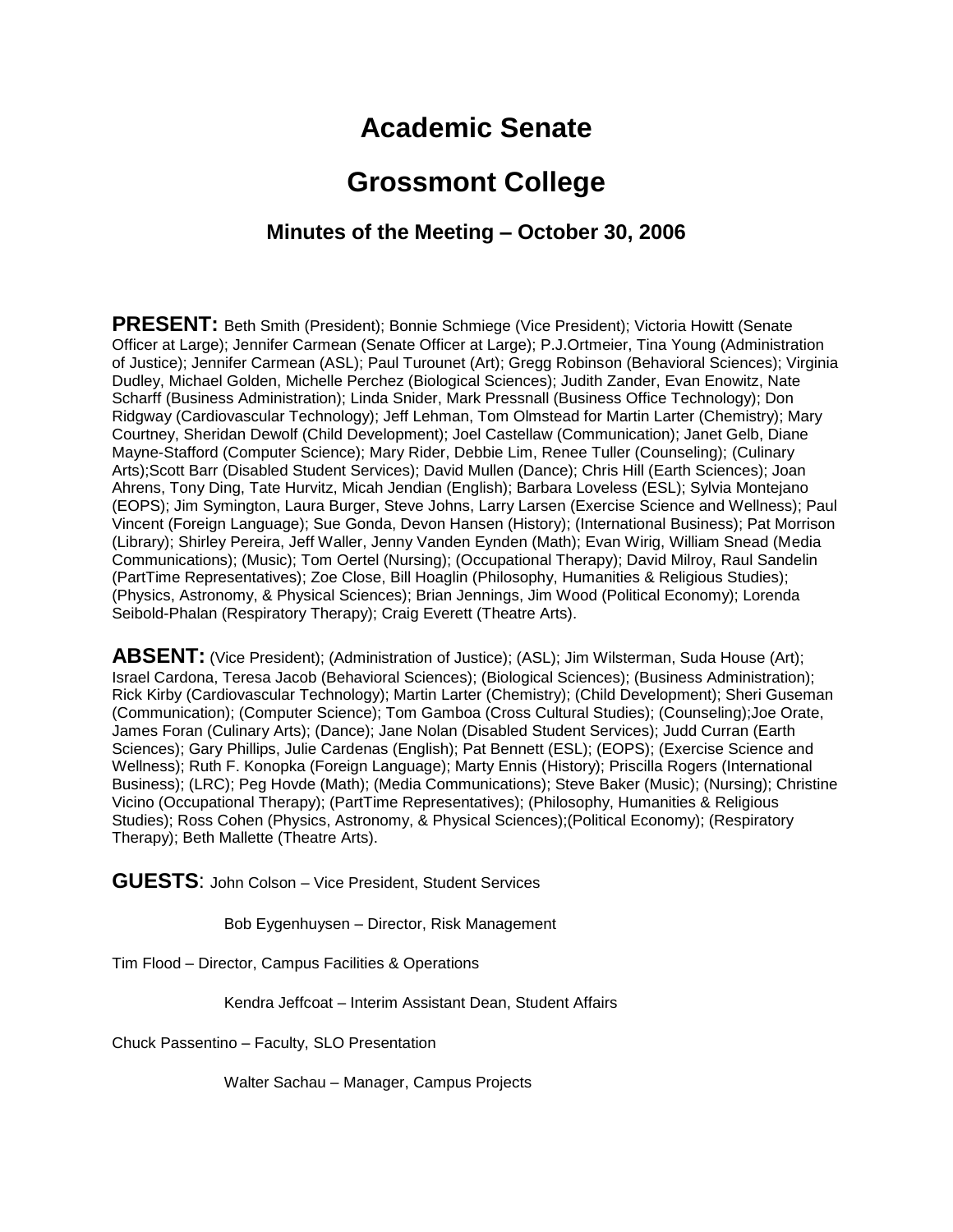Crystal Suldano – Student

Mike Wangler – Faculty, Geography – Cuyamaca

**RECORDER**: Tasa Campos

# **I. CALL TO ORDER**

# **A. Approval of Agenda**

A motion was made to approve the agenda.

M/S/U Wirig/Morrison

# **Approval of Minutes from October 2, 2006**

Devon Hansen stated she is shown as present at the meeting but she was absent.

A motion was made to approve the minutes from the October 16, 2006 meeting with the above change.

M/S/U Schmiege/Wirig

# **II. PRESIDENT'S REPORT**

Beth stated she felt the email distributed this morning to the Grossmont, Cuyamaca, and District sites calling for an in-house investigation is ridiculous. The group discussed in-house and outside agency investigations.

A motion was made stating the Academic Senate body is calling for an investigation into the Chancellor Contract incident by an independent outside agency.

M/S/U Robinson/Rider

A motion was made to suspend the rules and move the motion to action.

M/S/U Hill/Burger

Both motions passed unanimously.

**Report – State Plenary Session**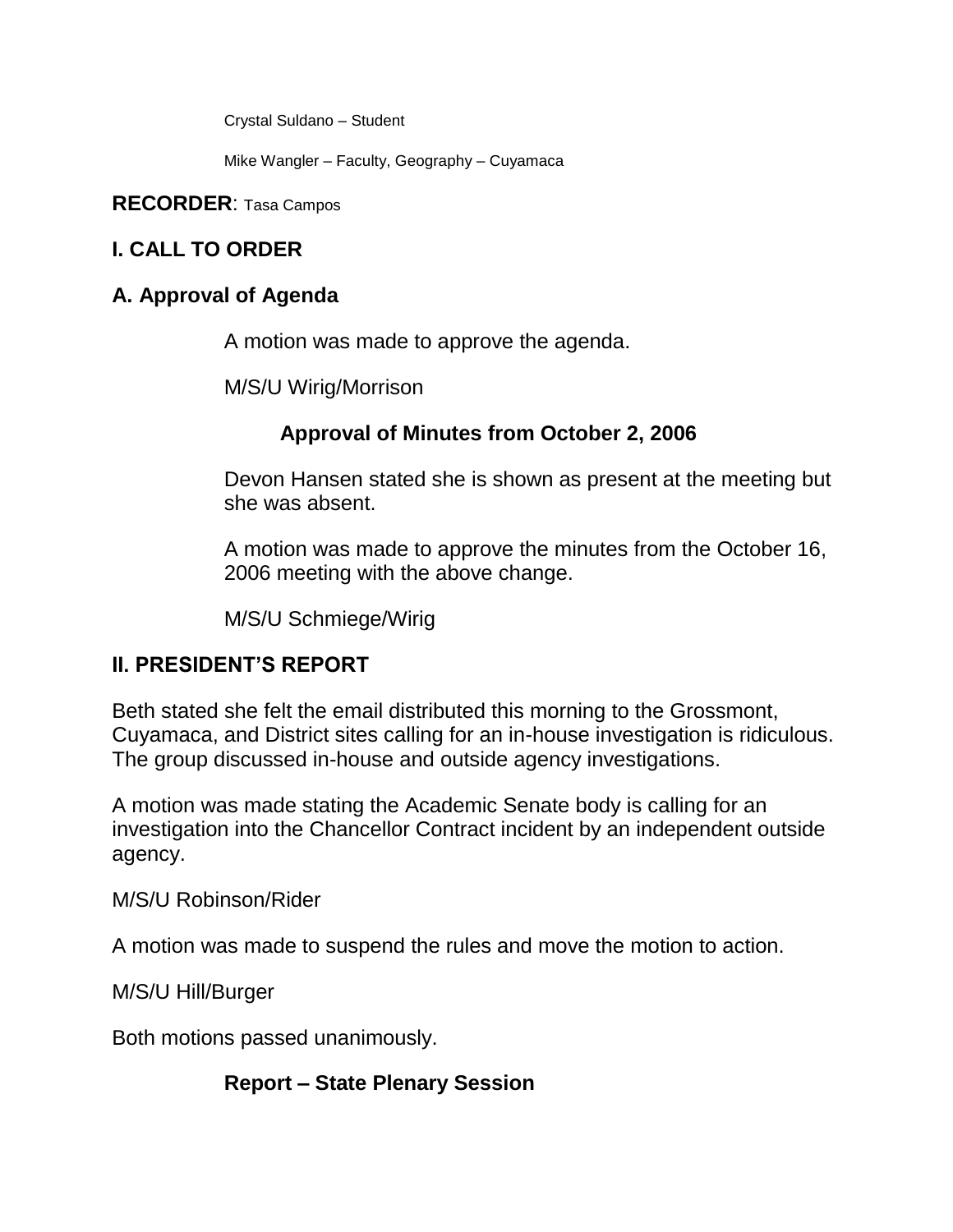Beth distributed copies of some of the resolutions voted on at the State Plenary Session she and Bonnie Schmiege attended last week. A total of sixty resolutions were voted on. Beth reviewed the following three resolutions related to Associate Degrees that passed:

> 13.04 F06 – Opposition to Associate Degrees based Solely on IGETC and CSU GE Breadth

> 14.01 F06 – Minimum Grade Requirement for Associate Degree Courses

> 20.01 F06 – Supporting Student Self-Referral for Tutoring Services

With the election of a new Academic Senate President, Vice President, and Senators at Large, Beth recommended any persons interested in these seats will want to get familiar with the current resolutions and information. Please contact a SOC member to find out more information.

David Milroy gave a brief update on the presentation he gave at the Plenary Session on Part Time Faculty.

### **Part Time Faculty Issues**

Beth shared the Part Faculty Reps David Milroy and Raul Sandelin had concerns regarding the composition of and the process of decision making regarding the Academic Senate's Part Time Faculty Issues Committee. An overhead review of the form used to develop a committee was presented. Beth shared that all new committee development or any changes to existing committees go through ADSOC and the decisions are made there. ADSOC consists of the College President, the Senate Officers and President Cabinet members. David and Raul expressed the following concerns with the process:

> Open membership vs. assigned membership

No Part Time reps present during the discussion regarding this committee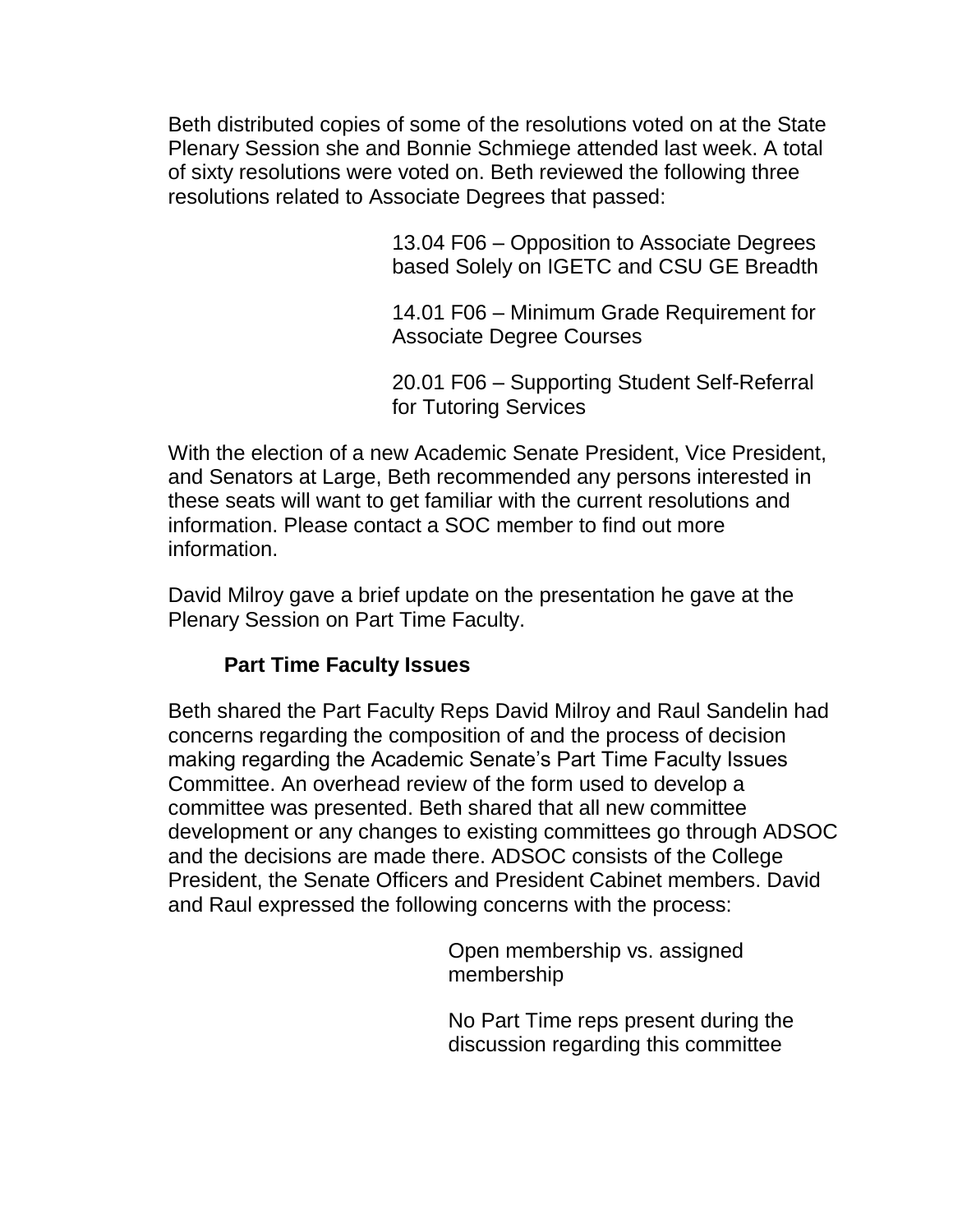Contradiction in the Academic Senate **Constitution** 

An administrator being made part of the composition

Possibility of having ad hoc members at large

Information being addressed in the wrong way

The group discussed the Part Time Reps concerns and the process of formalizing the senate's committee as a college committee.

A motion was made requesting the Academic Senate develop a Task Force to review the composition of the committee.

M/S/P Milroy/Robinson

It was agreed the task force would consist of the Senate Officers, the two Part Time Reps, and one Administrator.

There were three nays and nine abstentions. The motion passed.

#### **Other**

The following information was also shared:

Beth reminded everyone on the importance of arriving to the Senate meetings on time in order to keep quorum. Quorum is required in order to vote on items.

Beth reviewed the following calendar timeline for the Senate:

> $\circ$  October 30 – Review information items on the agenda

 $\circ$  November 6 – Review information items on the agenda – Institutional Values and **Constitution**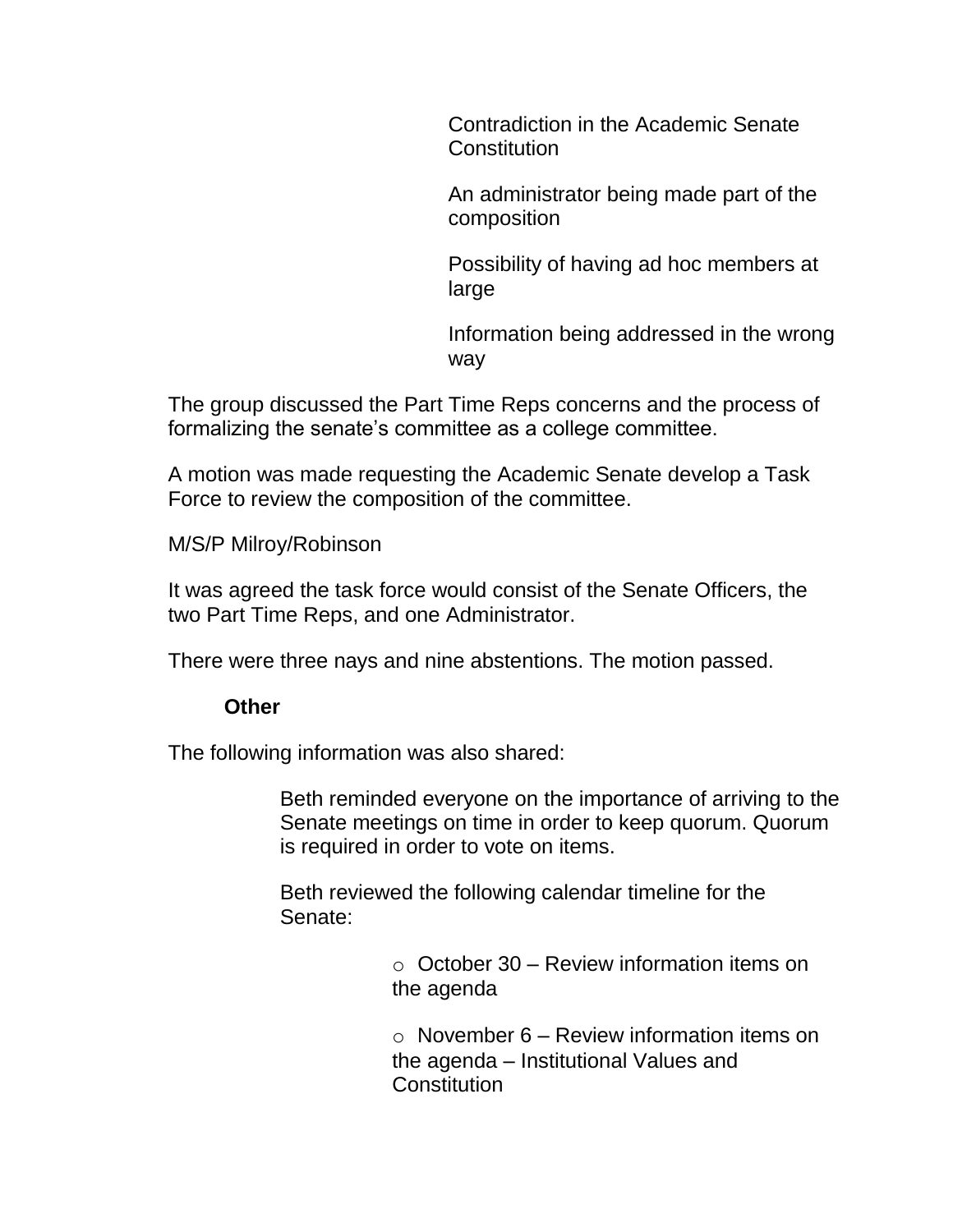$\circ$  November 6 – Open nominations for the Academic Senate President seat

 $\circ$  November 20 – Close nominations for the Academic Senate President seat

 $\circ$  November 20 – Vote on action items reviewed as information items at the last couple meetings

The next two meetings will contain a lot of important information. Please be aware of the time line and discuss the information with your departments. The Academic Senate President Election ballots will be sent out with the information on the changes that may be made to the constitution so both items will be voted on at the same time.

#### **III. COMMITTEE REPORTS**

None at today's meeting.

# **IV. ACTION ITEMS**

None at today's meeting.

#### **V. INFORMATION ITEMS**

#### **Smoking Policy Update – Attachment #1**

Beth welcomed Bob Eygenhuysen, Tim Flood and Walter Sachau to the meeting. She thanked Tom Oertel for helping to arrange the information. Beth reminded the group the Senate has been reviewing the Board Policy BP 6810 Smoking Ordinance. The Senate asked for more information at the last meeting.

Bob thanked the Senate and gave a brief overview on the history of the Smoking Task Force. Tim gave an electronic presentation showing and reviewing the designate smoking areas on the map determined and recommended by the Facilities Committee. The designated areas are as follow: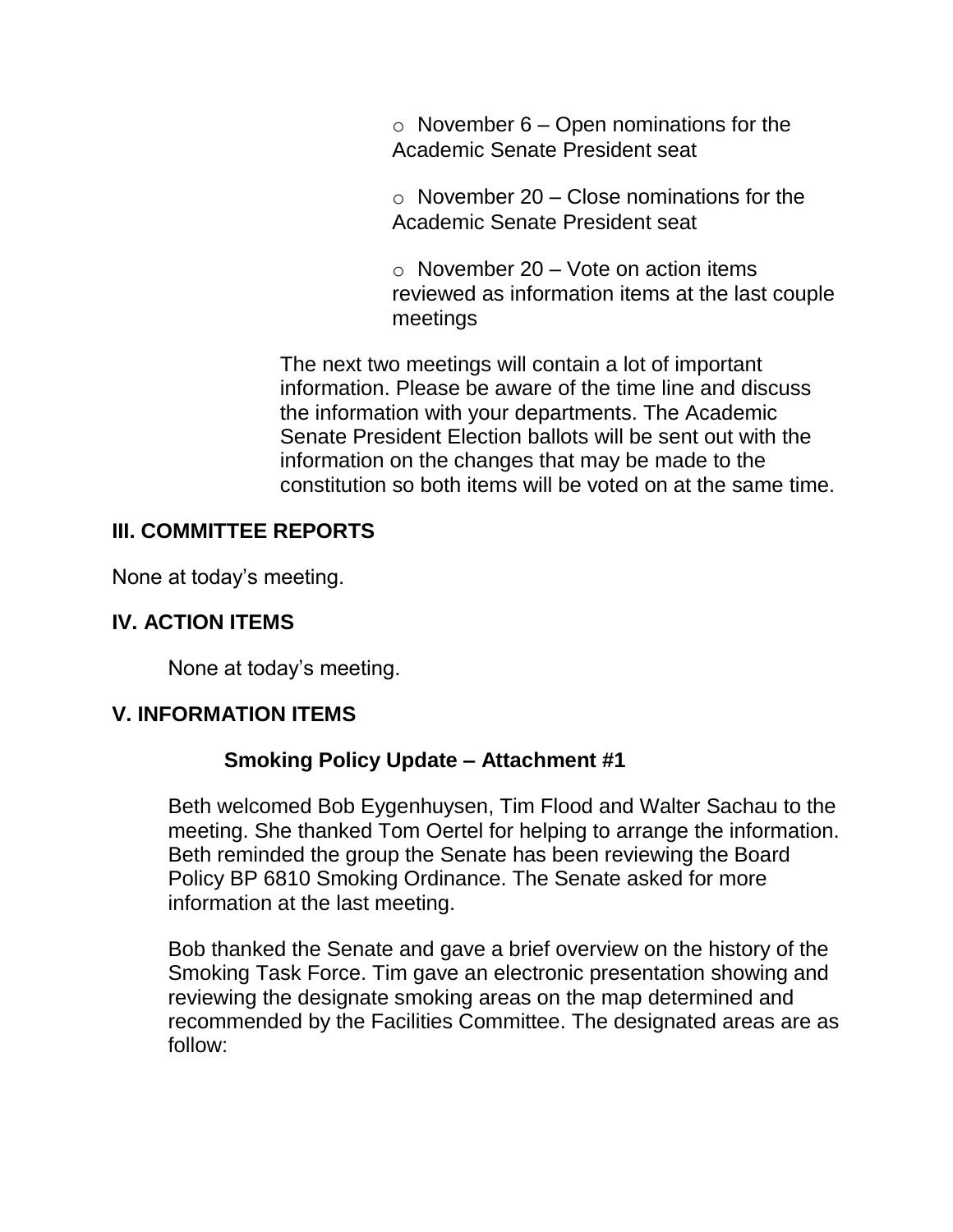Concrete table by President's parking space, next to lot 7; add an umbrella

East of bus structure

Griffin Gate patio; north east corner, add an umbrella and table

At the ROP area by the storage garage

Southeast corner of the 500 quad

North 500 lower patio, 2 tables

Football field behind the bleachers to the east

Grass area by the weight room, add a table

Bench area east of the LTRC

By the west 300 at the retaining wall and man hole

By 270 in front of the mechanical room

300 south in front of the ceramics kiln area

After the presentation of locations, the group discussed the following:

**Signage** 

District office designate areas

Using air filters

Moving all smoking to parking lots

Discipline would go through Student Affairs and United Faculty

Enforcement would be done by Public Safety

The Senate will be voting on endorsing a policy of a smoke free campus except in designated areas. Concern was expressed regarding voting